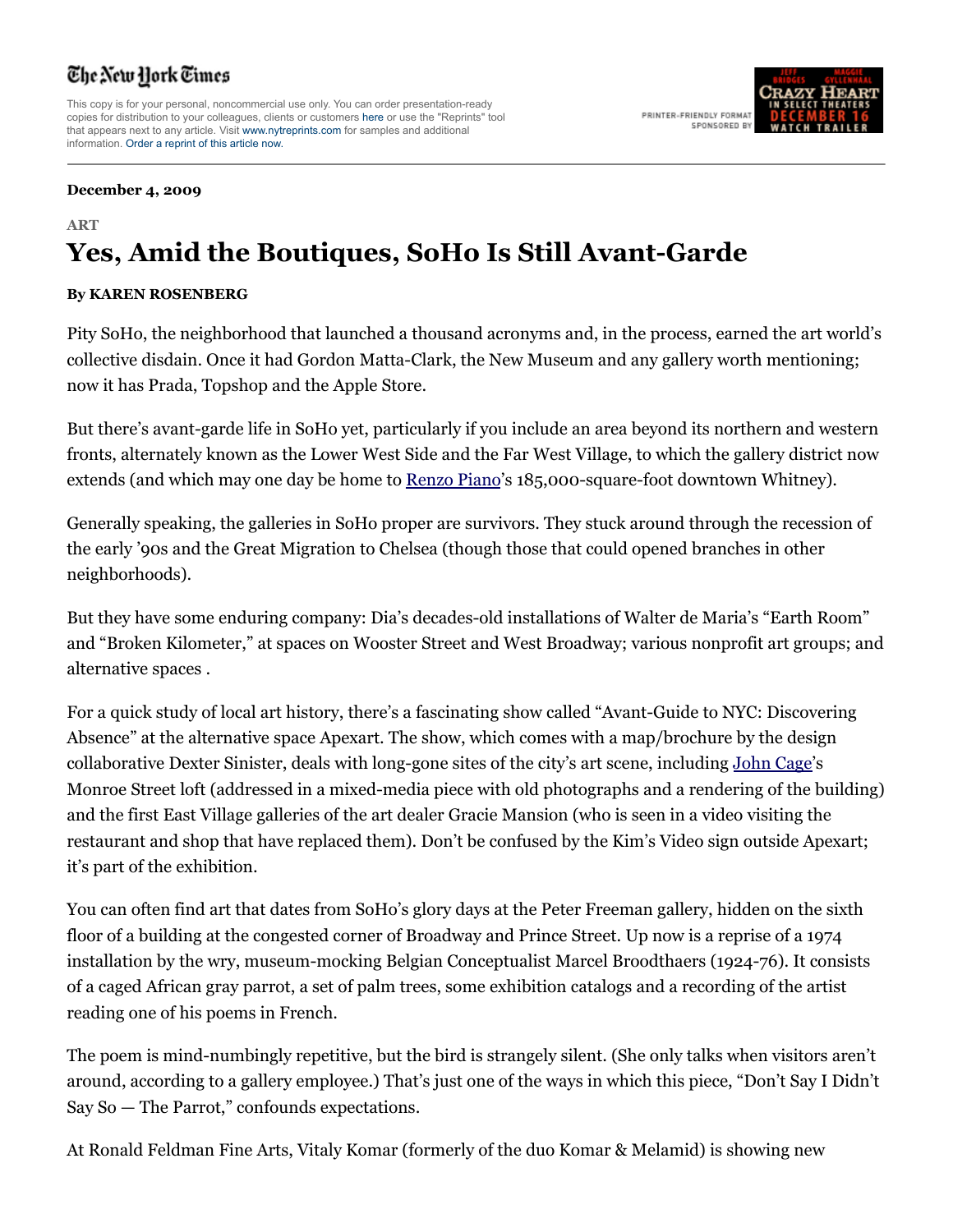paintings that fuse religious, political and New Age symbolism. Crosses, sickles and serpents combine in red-and-blue Cubist compositions, with a bust of Stalin thrown in for good measure. Mr. Komar appears stuck in an ironic post-Soviet groove; by comparison, his erstwhile partner Alex Melamid has been making paintings of hip-hop stars.

Also in a logjam is Slater Bradley, at Team Gallery, still practicing his '90s-fanboy schtick in paintings based on bootleg Joy Division album covers. Photographs of wanly attractive young models and a video of a child romping in the surf don't portend a way out.

But just around the corner is Kristin Baker's rousing show at Deitch, her third solo there. Ms. Baker has been pushing her large-scale, Day-Glo abstractions into more organic territory, while retaining a futuristic edge. Much effort has been put into the three-panel "Bash Bish Rubicon," but don't miss the modestly sized works on structural supports of transparent PVC and aluminum.

For competent abstraction on a much smaller scale, look to Helmut Federle's five paintings at Peter Blum. In each, angular forms in nuanced shades of olive drab swirl around a central void. And for humorous abstraction, stop at the Drawing Center's Ree Morton survey.

Next door at the Spencer Brownstone Gallery, the Barcelona artist Jaime Pitarch is showing everyday objects sardonically recast as sculpture. He's shaped surveyors' levels into cursive letters (spelling something unprintable here) and carved jagged pieces from a Coke can to make it look like a shattered glass vessel.

Crossing SoHo's western boundary, West Broadway, you'll come to some of the neighborhood's most recent arrivals. The two current solos at the four-year-old HarrisLieberman gallery, of Matthias Dornfeld and Virginia Poundstone, split the difference between tasteful painting and the theory set.

Mr. Dornfeld, a German, paints women and vases of flowers with a cruel charisma reminiscent of Emil Nolde. Ms. Poundstone's installation, involving a wall-to-floor landscape photo and a ceramic kitchen counter, offers commentary on the Dutch tulipomania and more recent market bubbles.

A few blocks north, Kaari Upson has a fantastically weird and affecting show at Maccarone. There's a huge, grottolike sculpture with several video projections showing on the walls; a series of "paintings" made with smoke on oil-covered panels; and (best of all) extremely violent drawing-sculptures made by crushing a charcoal-covered wax figure against the wall. It all revolves around a narrative of stalkerish love and possession.

Michele Maccarone's neighbor, Gavin Brown, is between shows (Spencer Sweeney opens on Wednesday), so it's north and a little east to the heart of the West Village. Just past the Magnolia Bakery's cupcakes and across from Cafe Cluny, you'll find the bijoulike town house of the Tracy Williams gallery. Perhaps it's the setting, but Alyssa Pheobus's text-based drawings on large sheets of handmade paper there seem to have softened since her solo show in Chelsea last January. They now include lullaby lyrics and a Sufi devotional poem, albeit surrounded by barbed lines in heavy graphite.

Just as charming is a show of paintings by Liu Ye a few blocks away at Sperone Westwater. His doll-like girls in traveling clothes defy most of the agit-pop stereotypes of Chinese contemporary art, though titles